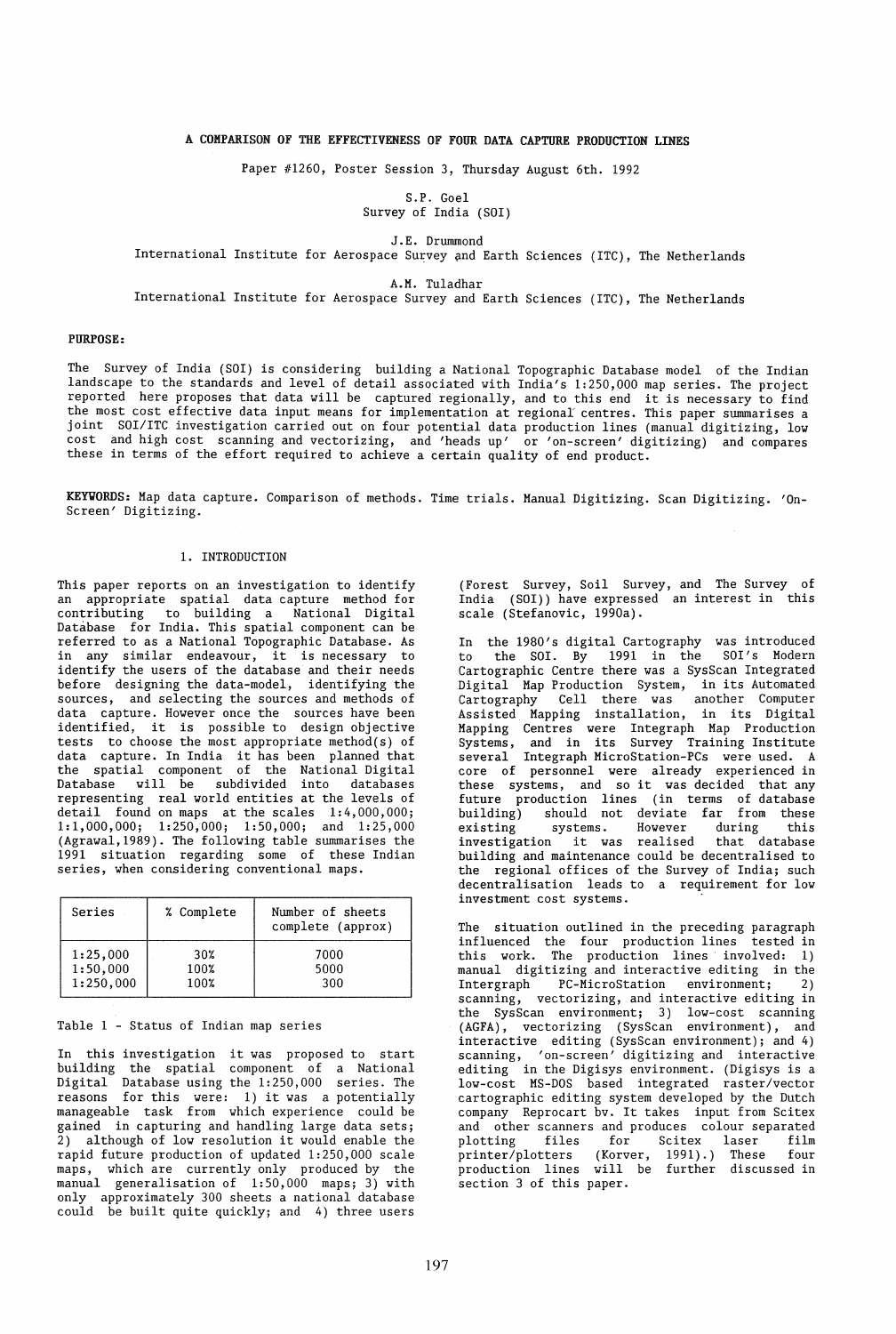2. THE 1:250,000 MAP SERIES AS A DATA SOURCE FOR A NATIONAL TOPOGRAPHIC DATABASE

The SOl 1:250,000 maps are printed in five colours from the following stable transparent film separates:

1. black colour separate, containing point symbols (trig. points etc.) and line symbols (power lines, boundaries of water bodies, centrelines of small permanent and intermittent streams, graticule, etc.);

2. black name colour separate, containing alphabetic and numeric character strings;

3. blue colour separate, containing point symbols (wells etc.) and line symbols (centrelines of canals etc.);

4. blue colour tint separate, providing the infill for water bodies (lakes, reservoirs, major rivers, seas, etc.);

5. brown colour separate, containing contour lines;

6. green colour separate, containing point symbols for different classes of trees;

7. green colour tint separate, providing infill for vegetated areas;

8. red colour separate, containing point symbols for major buildings, temples, shrines, etc. and line symbols for major road casements, centrelines of minor roads and outlines of settlements, etc.; and,

9. red colour tint separate, providing infill for settlements.

The separates and the relevant printed maps were considered to be' the most likely sources from which data could be captured to build a National Topographic Database. Projection grid coordinates were also available for the plotted trig. points, and these have potential as control points in data capture as an alternative to printed projection grid intersection points.

## 2.1 The Quality of the SOI 1:250,000 Topographic Series and its associated National Topographic Database

The SPATIAL quality of real world entities which are well defined on the printed SOI 1:250,000 map series is represented by'a 'Standard Error' (equivalent to Root Mean Square Error or RMSE) of  $0.25$ mm, at map scale (Goel, 1992). Although the map printing process contributes to this RMSE and it can be estimated that the RMSE associated with the individual production separates is less than 0.25mm, in this investigation it was nevertheless assumed that the RMSE of the production separates was 0.25mm.

Tests carried out by the OEEPE (Thompson,1984) indicate that various digitizing procedures have Standard Deviations (SDs) of 0.08mm to 0.13mm associated with them.

If it is assumed: 1) that RMSE provides an acceptable estimation of the magnitude of the SD of a procedure; and, 2) that an acceptable estimation of the SD of an overall procedure to which two separate procedures contribute is the square root of the sum of the squares of the SDs of the two contributing procedures, then, the overall procedure (digitizing a production separate) which combines two procedures (producing a production separate and digitizing) will produce data having an SD of 0.28mm, at map scale<br>(SQRT((0.25\*\*2)+(0.13\*\*2))). In the SOI an  $(SQRT((0.25**2)+(0.13**2)))$ . In the SOI an estimate of maximum error is typically 3\*SD, or in this example 0.84mm. This value compares unfavourably with the value of 0.50mm accepted in certain professional environments (Drummond et al.,1990) - but its determination through an approximate process of 'pre-analysis' served as a warning that the tested data capture procedures might not produce data of adequate spatial quality. Another aspect of quality which is important to the general GIS user is attribute accuracy. This was not considered in this project, because information was not available on user requirements regarding the nature and quality of attributes, nor was time available to determine these or to test even hypothetical requirements.

Logical Consistency requirements of a database depend on the applications in which a database will be used. At this stage the only definite application of a National Topographic Database is the production of (updated) 1:250,000 maps. As automated cartography experiences have shown 'junction cleaning' to be a most time consuming interactive task, it was decided that in this investigation only the topology of network features would be checked in determining Logical Consistency.

Another important aspect of the quality of a database concerns its completeness. At the scale<br>1:250.000 many real-world features are  $1:250,000$  many real-world features unrepresented. The SOI requirement on permitted<br>omissions at the 1:250,000 map scale is the  $1:250,000$  map (Goel, 1992):

"unimportant villages, hamlets, tanks and hills; markets, dispensaries, footbridges, unimportant fords and ferries; benchmarks except primary protected benchmarks; relative heights;<br>embankments and cuttings under three meters; and cuttings under three meters; shallow depressions (especially when dry); minor<br>streams and distribution canals; unimportant streams and distribution canals; unimportant<br>springs and wells; unimportant temples, mosques, and wells; unimportant temples, mosques, pagodas etc.; unimportant footpaths and tracks, camping grounds and deserted sites; and, reserved forests of 10 sq.kilometeres or less in area"

As the specific definition of what is 'unimportant' or 'minor' in these instances would have been a major additional task, in this project we merely accepted that every feature appearing on the test document (with the exception of text) must be captured for the database. This is of course unsatisfactory for the future, when any National Topographic Database will have to undergo maintenance.

A final database characteristic often dealt with at the same time as the various aspects of quality is 'lineage'. At the moment a generally accepted description of this does not appear to exist. Many mapping organisations (including SOI) have produced 'history sheets', or similar, of their traditional products showing how, when and by whom a map was made. A database has the potential for storing this 'how, when and by whom' information for every attribute of its every object. It is not known whether any existing spatial database actually does this, or even how such information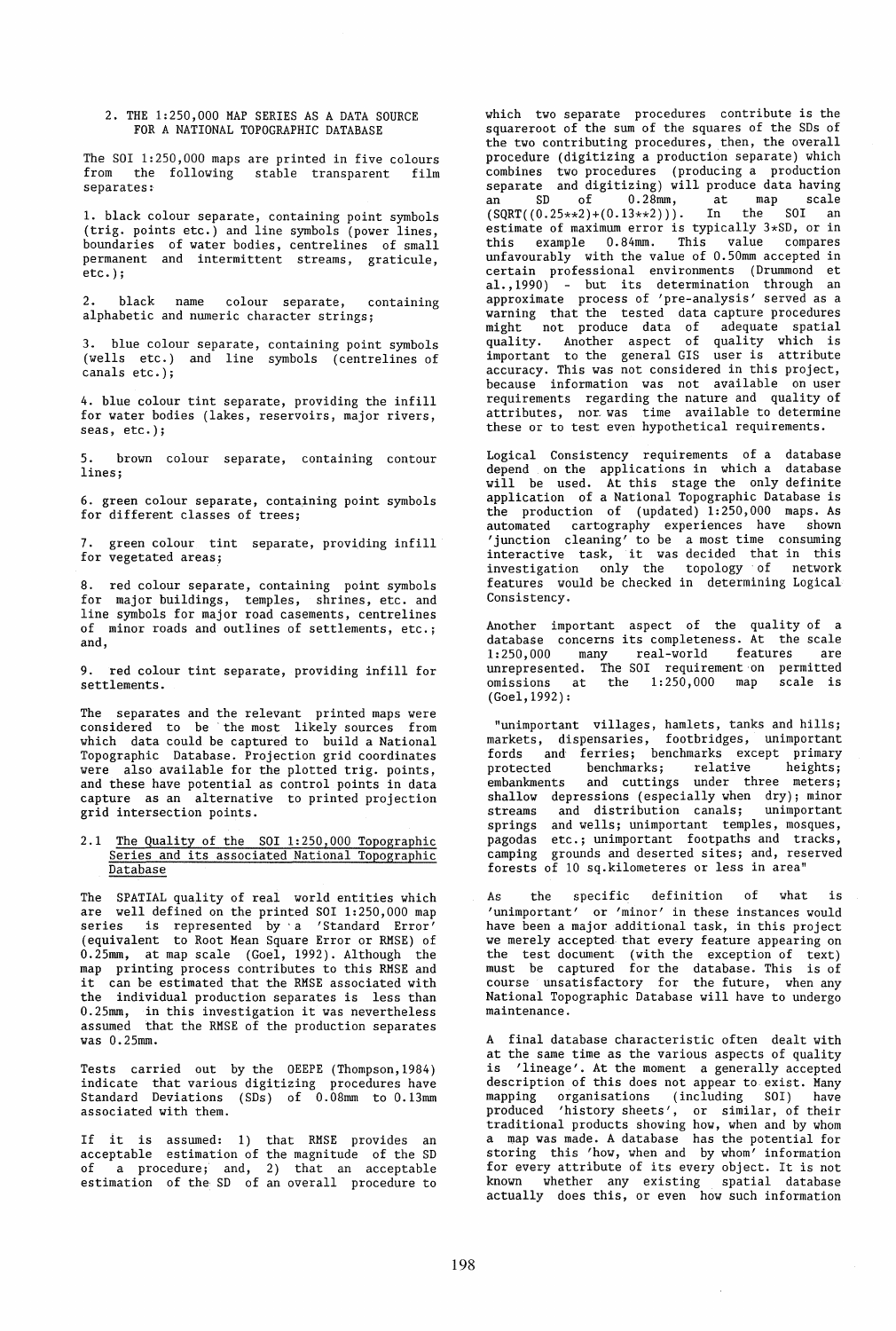might be used. In this investigation we did not consider the lineage aspect of the SOI 1:250,000, beyond reporting the contents of its 'history sheets' in the relevant report (Goel, 1992).

### 3. THE PRODUCTION LINES TO BE TESTED

As was indicated in the introduction, this investigation involved testing four production<br>lines. The choice of test production lines was The choice of test production lines was constrained by systems and system training already in place at the various institutes of SOI, and by the need for low investment costs should any expansion of database building facility into regional offices of SOl, be advocated.

## 3.1 Production Line 1 - Manual Digitizing and Interactive Editing

This production line reflected facilities available at the SOl's Survey Training Institute and Digital Mapping Centres. An Intergraph MicroStation PC (80386) with VGA adapter and Calcomp Drawing Board digitizer was used. Stream Delta, Stream Tolerance, and Stream Angle (which between them control the number of points actually stored during stream digitizing) were set at 0.20mm, 0.40mm, and 15 degrees respectively. Subsequent interactive editing was also performed using MicroStation PC software.

This is a low investment cost production line, and could be introduced to regional offices.

## 3.2 Production Line 2 - Scanning, Vectorizing and Interactive Editing

This production line reflected facilities found at the SOl's Modern Cartographic Centre and Automated Cartography Cell. Scanning was performed on a SysScan Kartoscan Scanner at 0.050mm resolution. Vectorization was performed using SysScan's ABS and GSYREORG programs. Subsequent interactive editing was carried out using SysScan's GINIS software.

This is a high investment cost production line, and although centrally available could not (probably) be introduced to regional offices.

## 3.3 Production Line 3 - Low Cost Scanning, Vectorizing and Interactive Editing

At SOl the proposed third production line would require some new investment, in the form of a low cost scanner. The scanner used in the test was an AGFA FOCUS II S800GS, which happened to be Macintosh hosted, however it could have been PC hosted. Vectorization and interactive editing was performed as in Production Line 2, above, with the addition of a specially developed program to convert from the output raster format of the AGFA scanner, i.e. Encapsulated Post Script Format (EPSF), to SysScan's run-length encoded raster format (LSC).

Because of the inclusion of the SysScan vectorization and interactive editing software, this production line was not trully low-cost. Low-cost vectorizing software (e.g. ScanPro of American Small Business Computers) could have been used, to produce a trully low investment cost production line. As there is experience amongst the authors of such low cost vectorization software some information will be included in the paper regarding this (see section 4.3.3). A low-cost approach has the potential of being suitable for the SOl's regional offices.

## 3.4 Production Line 4 - 'On-Screen' Digitizing and Interactive Editing

The fourth production line does not reflect any systems currently implemented in SOl institutions. It was included to determine whether 'on-screen' (or 'heads up') digitizing really was faster than manual digitizing. There has for some years been a 'feeling' that 'on-screen' digitizing is faster than manual digitizing because it may be more comfortable for the operator and may improve the completeness and precision of the digitizing (e.g. Grieco, 1992) but results of (e.g.) time-trials do not appear to have been published, and we felt it necessary to get clear figures on this. 'On-screen' digitizing is now supported by several systems - especially those found in 'multi-media' environments. The system we chose was a PC based cartographic editing package developed by the company Reprocart bv, for use with Scitex scanned data. As well as the 'on-screen' digitizing, elegant prioritizing, text generation, point symbolisation, line symbolisation, and area symbolisation software was available. The software also produced separated plotting files for output to Scitex Laser printer/plotters. Although at the moment limited to the Scitex environment in terms of input and output, the software is low cost and (according to its creators) easily modifiable. It was thought by the authors to have considerable potential in the SOl context where the main application of the National Topographic Database currently appears to be the production of 1:250,000 maps.

#### 4. THE TESTS

On the separates we received, for reasons of security, the projection grid was not available. There was an insufficient number of trig. points in the selected test area to use these for control points, so a projection grid was introduced from a precise grid generated on a Kongsberg 1612<br>photo-optical plotter. (It is worth noting that in several countries projection grid coordinates are not published on the maps available to the general public or non-military public servants - and this has consequences when planning to build national or regional spatial databases.)

The four production lines to be tested represented methods of data capture which could gather the spatial attributes of the database objects to be stored in a National Topographic Database. The data model is reflected in the database objects.<br>Before describing the investigation in more Before describing the investigation in more<br>detail, a brief review of the data model is a brief review of the data model is provided.

## 4.1 The Data Model

Current policy is that the data model reflects SysScan's GINIS data structure which consists of a hierarchical system of 'logic blocks'. For example a 'MAP' may consist of several files representing Level-I  $'$ logic blocks' (e.g. the 'classes':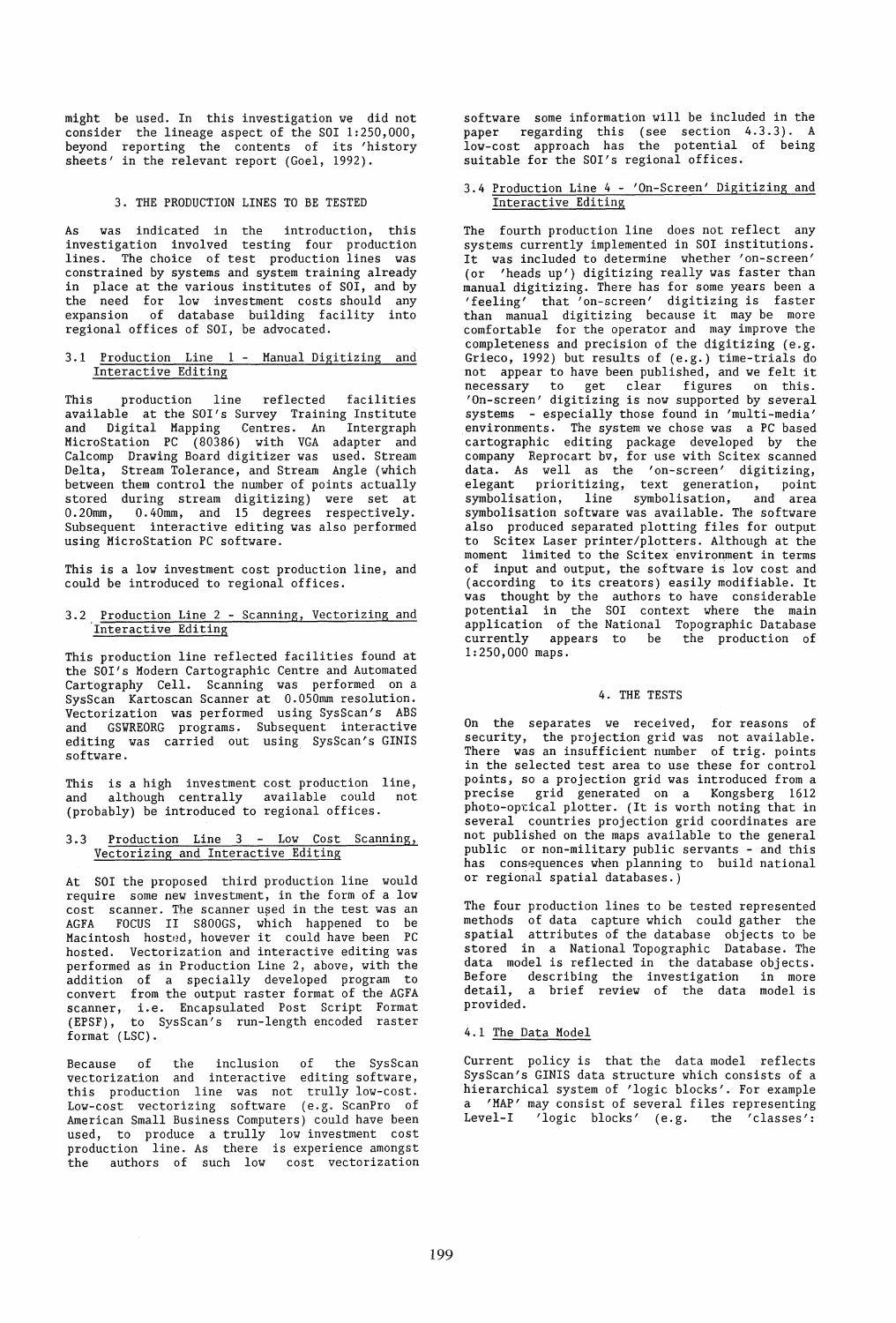communications, hydrology, vegetation, structures). It was decided to store data on the basis of individual 1:250,000 sheet 'MAPS'. Level-II 'logic blocks' are represented by the 'categories', such as (in the case of the class 'communications'), 'private' or 'official'. Level-III is represented by the 'sub-categories', such as 'Highway Class A', 'Highway Class B', etc.

Individual database objects consist of road, rail, river, canal, powerline, etc. segments; symbolised point features (e.g. trees, wells, important buildings); symbolised area features (e.g. builtup areas); and, alphanumeric character strings as represented on the 1:250,000 series.

Individual database objects are identified at the 'sub-category' level, and the spatial attributes of each object are described in its 'geometric block'. A particular 'geometric block' may be linked to several (usually) Level-III (i.e. 'sub-category') 'logic blocks'.

The 'geometric block' contains a definition of the database object as a graphic element (e.g. line, arc, text, symbol, point, area), sufficient coordinates (eventually, for India's National Topographic Database these will be Latitude and Longitude and not Cartesian coordinates) and other parameters (e.g. linetype, pen number, display colour, display text font, plot text font, angle) to cartographically display the database object. It can be seen that the data model is strongly influenced by the main perceived user of the National Topographic Database, namely the SOl.

#### 4.2 The Test Documents

From a consideration of the database objects described above it was concluded that five (namely 1,3,5,6, and 8 ) of the nine production separates given in Section 2 and the trig. point coordinate lists could be the sources from which the National Topographic Database could be built.

A common procedure in performing 'benchmarks' or 'time trials' of conversion (or map data capture) systems is to use test documents which are representative of all the task(s) to be performed. For example sheets showing low, medium and high planimetric and contour detail may be used. Furthermore digitizing/scanning and any necessary subsequent processing should be performed by experienced operators. A problem we encountered was that the team was not actually experienced in all four production lines! For reasons of the predicted professional future of one of the team members, it was decided that this single team member should become experienced in all four production lines and perform the 'time trials'. .<br>Because of the time needed for this familiarisation, it was not possible for the test to be very extensive. Nevertheless a testing methodology was developed which could be repeated with low, medium, and high detail density map fragments. A single test document (represented by its 5 separates) was used. This document was a 400 sq km. fragment of the SOl 1:250,000 sheet No. 56A, containing medium detail density, with the exception of the contours. In the chosen area the contour density was low, so an identically sized medium contour density separate fragment was selected instead.

Map conversion procedures generally use a set of grid intersection points as the control points whose Cartesian coordinates are known, to obtain transformation constants. As The SOI 1:250,000 series had no projection grid, but only the graticule on it, trig. points (whose Cartesian coordinates are known) could be used instead. But, in the test area there were insufficient trig. points for obtaining transformation constants, so it was decided to register a photo-optically plotted 4 cm grid with the separates, and .<br>photographically produce a new set of separates. The resulting nine grid intersection points (in the test area) were given appropriate fictional Cartesian coordinates in the range OmE,OmN to 20000mE,20000mN.

The FIGURE 1 shows these test fragments.

## 4.3 The Time Trials

In the following four sub-sections the procedure followed for the investigation of each production line is outlined. The results are given in section 5.

## 4.3.1 Manual Digitizing Production Line

Set-up involved creating the empty file, setting the mapping units, partitioning the digitizer, selecting the design options, and establishing the control points. This took about 5 minutes per separate. All features in each separate were digitized and the contours were assigned attributes (by assigning them to appropriate layers); times were recorded.

On completion of the digitizing, check plots were made. Missing details were identified, counted, and interactively corrected. There were four missing entities (1 black, 1 red, 2 brown). Time spent on interactive correction was recorded.

Logical consistency was checked on the black and red separates only. No inconsistencies were found.

The TABLE 2 below summarises the times for manual digitizing.

| Operation                      | Times in minutes/separate |                                                                                                    |  |  |  |  |  |
|--------------------------------|---------------------------|----------------------------------------------------------------------------------------------------|--|--|--|--|--|
|                                |                           | Black Red Blue Green Brown                                                                         |  |  |  |  |  |
| Digitizing<br>Editing<br>Total |                           | 90.00 105.00 10.00 10.00 110.00<br>20.00 20.00 0.00 0.00 30.00<br>110.00 125.00 10.00 10.00 140.00 |  |  |  |  |  |

## Table 2 - Summary of elapsed times for manual digitizing

As the grid was not digitized an estimate of RMSE values and thence MAXIMUM ERROR was obtained from the error percentages provided at digitizer set up (control pointing). This approach provides an estimate of static rather than dynamic digitizing accuracy. Results are shown in TABLE 3.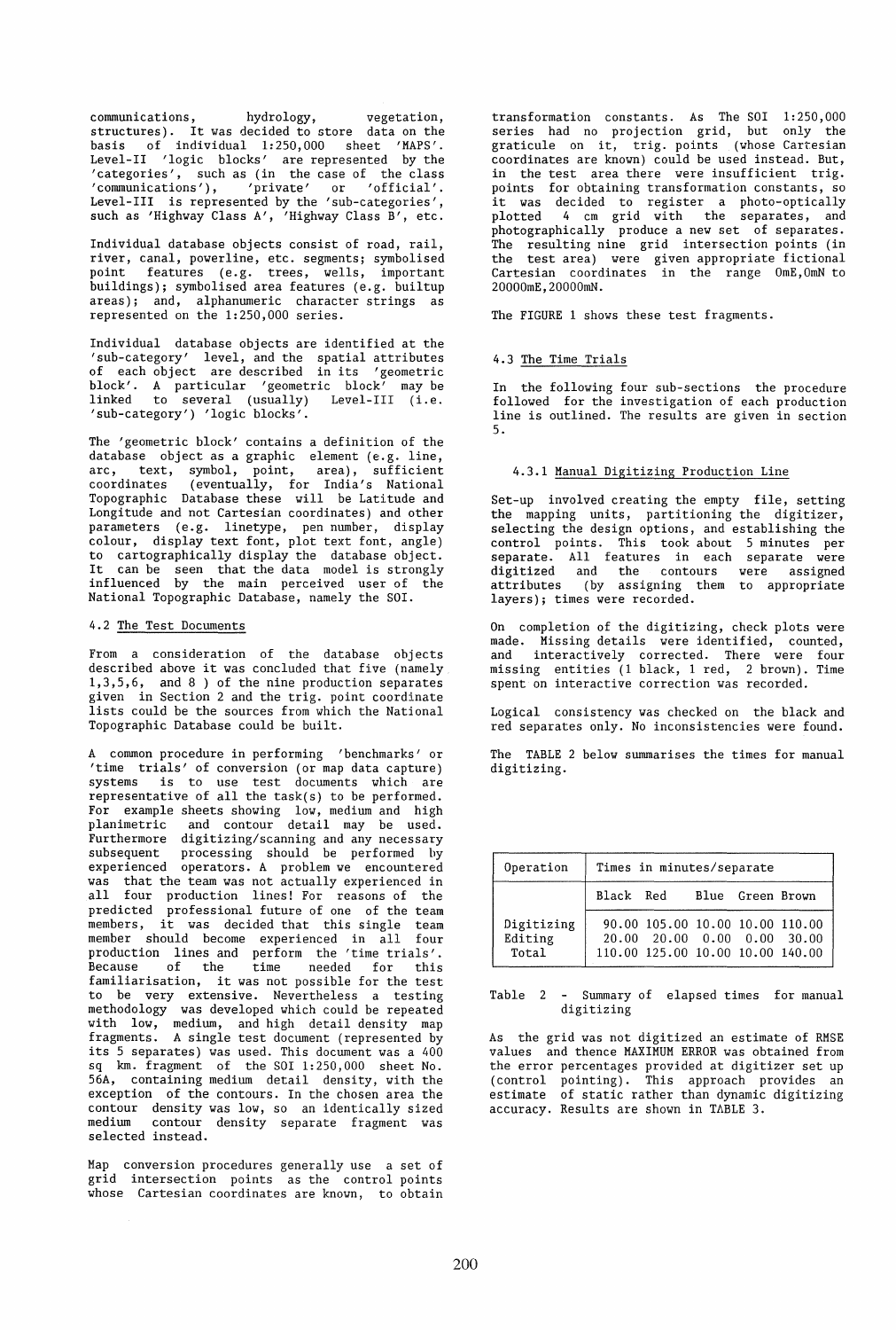Figure 1 - Five test fragments used in the time trials.



la Black Colour Separate



lb Red Colour Separate



lc Blue Colour Separate



ld Green Colour Separate



le Brown Colour Separate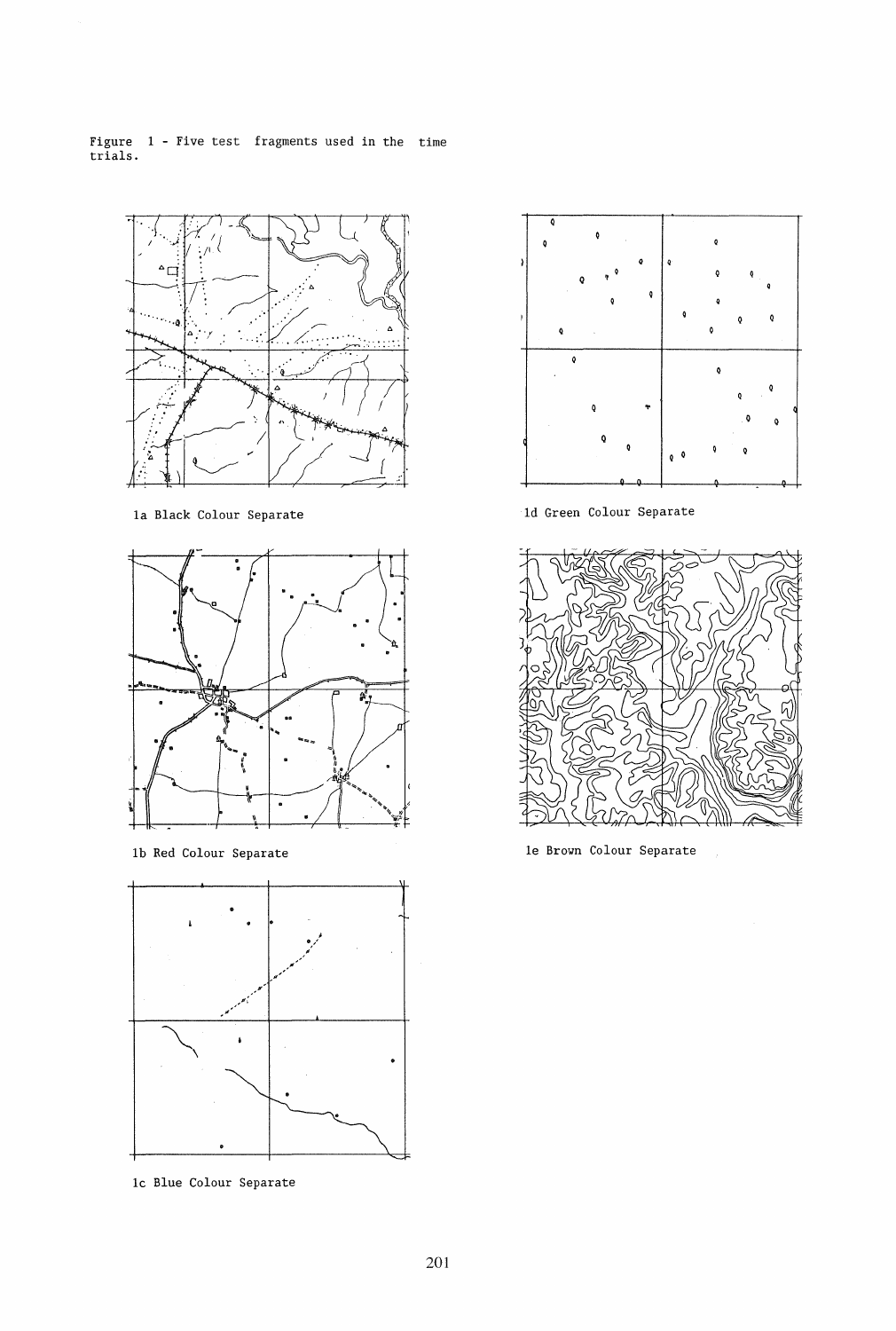| Separate | RMSE       | Maximum error (map scale) |
|----------|------------|---------------------------|
| Black    | $0.048$ mm | 0.088mm                   |
| Red      | $0.032$ mm | $0.056$ mm                |
| Blue     | $0.048$ mm | $0.064$ mm                |
| Green    | $0.040$ mm | $0.080$ mm                |
| Brown    | $0.048$ mm | $0.096$ mm                |

Table 3 - Estimated rmse and maximum error for manual digitizing

## 4.3.2 Automatic Digitizing Production Line High Cost

Character recognition was not part of the test, so characters had to be removed from the black, red, and brown separates. This took 20, 5, and 5 minutes respectively.

Calibration of the scanner prior to scanning took 30 minutes, and the actual scanning of each separate took 0.48 minutes, at 0.050mm resolution. See TABLE 4 under 'preparation' and 'scanning'.

Times for processing (vectorization, post-processing, and geometrically transforming the files) took between 6 and 29 minutes per separate. See TABLE 4, under 'processing'.

A check plot was produced and revealed no missing detail. Other errors were interactively edited, and at the same time the contours (brown) were tagged. Times for this combined operation are shown in TABLE 4, under 'editing'.

At this point the captured objects were not the required objects as indicated in section 4.1 so some interactive structuring was needed. See TABLE 4, under 'structuring'.

A check for logical consistency on the black and red separates revealed no inconsistencies.

| <b>OPERATION</b> | Times in minutes/separate<br>Black<br>Red<br>Blue<br>Green<br>Brown |       |       |       |       |  |  |
|------------------|---------------------------------------------------------------------|-------|-------|-------|-------|--|--|
| Preparation      | 20.00                                                               | 5.00  | 0.00  | 0.00  | 5.00  |  |  |
| Scanning         | 0.48                                                                | 0.48  | 0.48  | 0.48  | 0.48  |  |  |
| Processing       | 19.72                                                               | 28.88 | 19.77 | 8.84  | 20.04 |  |  |
| Editing          | 20.00                                                               | 15.00 | 0.00  | 0.00  | 45.00 |  |  |
| Structuring      | 15.00                                                               | 15.00 | 5.00  | 5.00  | 10.00 |  |  |
| Total            | 75.20                                                               | 64.36 | 25.25 | 14.32 | 80.52 |  |  |

Table 4 - Summary of elapsed times for automatic digitizing - high cost approach

It should be noted that no reference is given here to CPU time, although this was recorded. In former, predominantly 'main-frame', environments CPU time was a convenient tool for allocating costs. With the increased power of computers and widespread use of 'stand-alone' systems CPU has become, practically, much less important than Elapsed Time. In this investigation Elapsed Time is represented by 'man-minutes' spent on a task.

The nine grid intersection points were used in the<br>geometric transformation of the files. The geometric transformation of the files. The acquired transformation constants were then applied to the whole data set for each separate. Using the grid intersection points as check points their transformed coordinates were used to give an estimate of RMSE and MAXIMUM ERROR for the whole of each separate (TABLE 5).

| Separate                               | <b>RMSE</b>                                                        | Maximum error (map scale)                                       |  |  |
|----------------------------------------|--------------------------------------------------------------------|-----------------------------------------------------------------|--|--|
| Black<br>Red<br>Blue<br>Green<br>Brown | $0.045$ mm<br>$0.059$ mm<br>$0.227$ mm<br>$0.080$ mm<br>$0.209$ mm | $0.081$ mm<br>0.148mm<br>$0.484$ mm<br>$0.236$ mm<br>$0.600$ mm |  |  |

## Table 5 Estimated rmse and maximum error for automatic digitizing (high cost)

## 4.3.3 Automatic Digitizing Production Line Low Cost

As already explained in section 3.3, only the scanner was low-cost in this production line. Scanning times increased from the 0.48 minutes of the high-cost scanner to 1.50 minutes. Vith the low-cost scanner the positional quality statistics shown in TABLE 6 arose.

| Separate | RMSE       | Maximum error (map scale) |
|----------|------------|---------------------------|
| Black    | $0.042$ mm | $0.078$ mm                |
| Red      | $0.060$ mm | $0.091$ mm                |
| Blue     | $0.042$ mm | $0.067$ mm                |
| Green    | $0.040$ mm | $0.067$ mm                |
| Brown    | $0.089$ mm | $0.166$ mm                |

## Table 6 - Estimated rmse and maximum error for automatic digitizing (low cost)

Although not part of the investigation being reported here, the reader may be interested in some times achieved when using low-cost vectorizing software for processing the low-cost scanned data. A small test in which the red and brown separates were scanned using an HP SCANJET PLUS Scanner at 500dpi (approx. 50 microns), vectorised using SCANPRO vectorizing software from American Small Business Machines, edited as necessary and restructured to achieve logical consistency among entities gave the following times (TABLE 7):

| <b>OPERATION</b> | Times in minutes/separate<br>Red separate<br>Brown separate |      |        |      |  |  |
|------------------|-------------------------------------------------------------|------|--------|------|--|--|
| Preparation      | 5.00                                                        | mins | 5.00   | mins |  |  |
| Scanning         | 03.75                                                       | mins | 02.50  | mins |  |  |
| Vectorizing      | 04.75                                                       | mins | 06.50  | mins |  |  |
| Editing          | 110.00                                                      | mins | 132.00 | mins |  |  |
| Restructuring    | 130.00                                                      | mins | 0.00   | mins |  |  |
| Total            | 252.00                                                      | mins | 146.00 | mins |  |  |

#### Table 7 - Summary of elapsed times for automatic digitizing vectorizing - low cost scanning and

The results shown in the above table and compared with those in TABLE 4 demonstrate the advantage of high-cost software (resulting from its having a greater range of capabilities) when building a database. A program such as SCANPRO would be<br>entirely adequate when the main purpose of adequate when the main purpose of scanning and vectorizing is vector redrafting.

## 4.3.4 'On-Screen' Digitizing Production Line

Scanning for the 'on-screen' carried out using Scitex equipment set at a digitizing was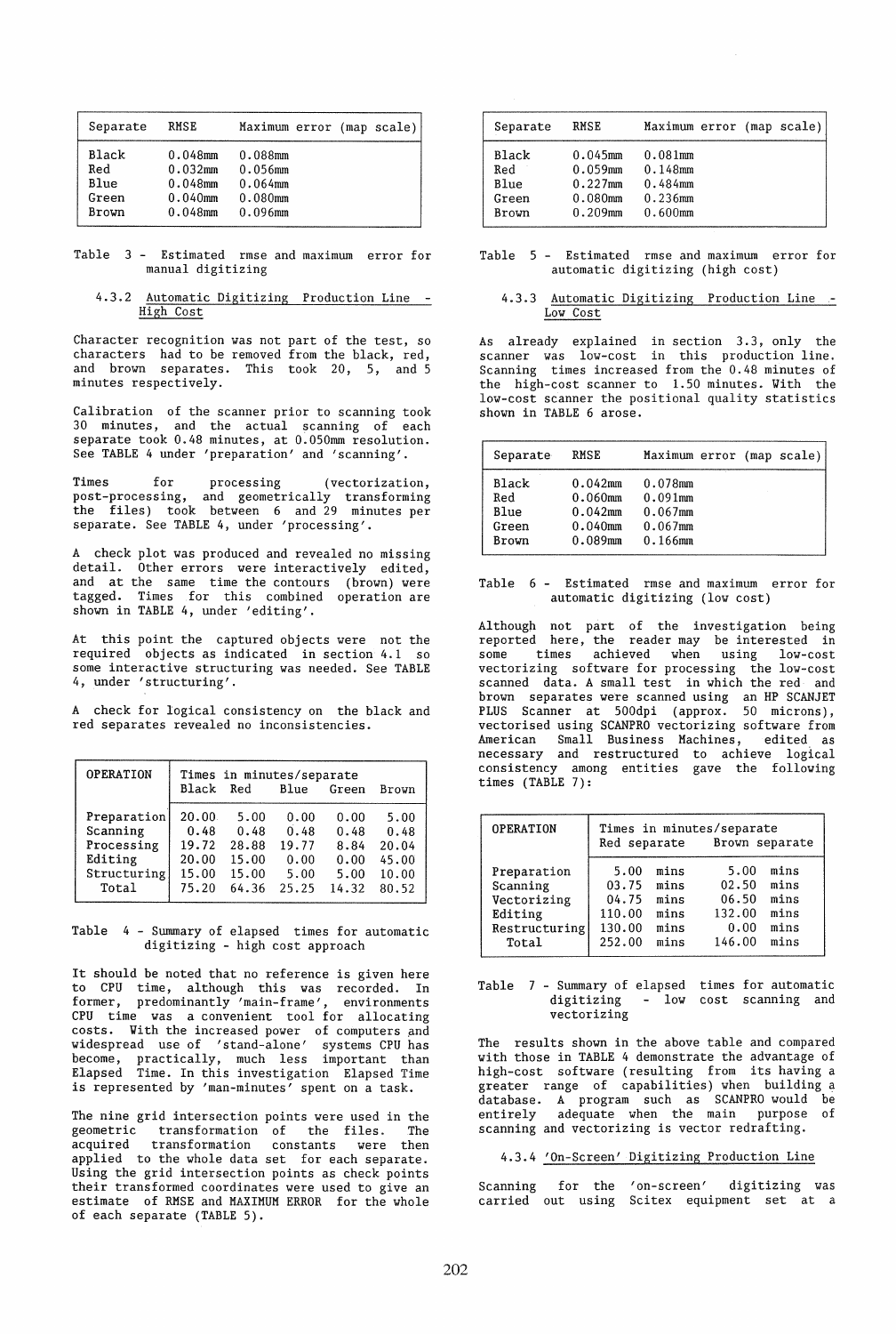resolution of O.OSO mm, and took 3.6 minutes per separate. The resulting raster files were screen displayed, one by one. During screen display<br>digitizing was carried out, 'digitizer' carried out, 'digitizer' coordinates actually being selected by a mouse controlled screen cursor. Times spent on digitizing and interactive editing vere (TABLE 8):

| <b>OPERATION</b>                           | Times in minutes/separate<br>Black Red<br>Blue Green<br>Brown |                                 |                                |                       |                                        |  |  |
|--------------------------------------------|---------------------------------------------------------------|---------------------------------|--------------------------------|-----------------------|----------------------------------------|--|--|
| Scanning<br>Digitizing<br>Editing<br>Total | 3.60<br>60.00<br>20.00<br>83.60                               | 3.60<br>75.00<br>20.00<br>98.60 | 3.60<br>10.00<br>0.00<br>13.60 | 3.60<br>10.00<br>0.00 | 3.60<br>90.00<br>20,00<br>13.60 113.60 |  |  |

Table 8 - Summary of elapsed times for 'on-screen' digitizing

Geometric transformation using 4 grid intersection points for control vas possible. Thereafter discrepancies at the nine intersection points were used to determine. RMSE and MAXIMUM ERROR, as shovn in TABLE 9.

| Separate | <b>RMSE</b> | Maximum error (map scale) |
|----------|-------------|---------------------------|
| Black    | $0.065$ mm  | 0.112mm                   |
| Red      | $0.044$ mm  | $0.071$ mm                |
| Blue     | $0.033$ mm  | $0.071$ mm                |
| Green    | $0.052$ mm  | $0.071$ mm                |
| Brown    | $0.037$ mm  | $0.071$ mm                |

Table 9 - RMSE and maximum error for 'on-screen' digitizing

'On-screen' digitizing is very similar to manual digitizing as' far as the responsibilities of the operator are concerned. Thus, as vith manual digitizing, completeness and logical consistency vere very much under the control of the operator. After digitizing logical inconsistencies vere not present, and the data vere complete.

#### 5. RESULTS

The results presented in the foregoing sections can be summarised to give TABLE 10 (quality) and TABLE 11 (elapsed times).

| Method                  |                                  | RMSE in mms at map-scale<br>black red blue green |       |                         | brown |  |  |  |
|-------------------------|----------------------------------|--------------------------------------------------|-------|-------------------------|-------|--|--|--|
| Manual<br>Automatic.    |                                  | $0.048$ $0.032$ $0.048$ $0.040$                  |       |                         | 0.048 |  |  |  |
| high cost<br>Automatic. |                                  | $0.045$ $0.059$ $0.227$ $0.080$                  |       |                         | 0.209 |  |  |  |
| $low$ cost $\star$      | 0.042                            | 0.060                                            | 0.042 | 0.040                   | 0.089 |  |  |  |
| On-screen               |                                  | $0.065 \quad 0.044$                              |       | $0.033$ $0.052$ $0.037$ |       |  |  |  |
|                         | *Agfa scanner + SysScan software |                                                  |       |                         |       |  |  |  |

Table 10 - Quality comparison of the four production lines

The RMSE values for the blue and brovn separates in the Automatic Digitizing - High Cost production line vere noticeably higher than all other RMSE values. On contacting the organisation which had carried out the scanning it emerged that these tvo separates had been kept in a different room and scanned at a different time from the other three separates. This adequately accounts for the anomalies, and disregarding them it can be said that all production lines more than adequately meet the spatial quality requirements of mapping professionals (see section 2.1).

| Method                                     |    | Times in minutes<br>black red blue |    | green brown |           |  |
|--------------------------------------------|----|------------------------------------|----|-------------|-----------|--|
| Manual<br>Automatic,                       |    | 110.00 125.00 10.00 10.00 140.00   |    |             |           |  |
| high cost<br>Automatic,                    |    | 75.20 64.36 25.25 14.32 80.52      |    |             |           |  |
| $low$ cost $\star$                         | nm | 252.00                             | nm |             | nm 146.00 |  |
| On-screen                                  |    | 83.60 98.60 13.60 13.60 113.60     |    |             |           |  |
| $(nm = not measured)$                      |    |                                    |    |             |           |  |
| HP scanner and SCANPRO software<br>$\star$ |    |                                    |    |             |           |  |

## Table 11 - Time comparison of the four production lines

#### 6. CONCLUSIONS

From the results presented in the previous section it can be seen that the production lines need not be distinguished from each other in terms of the geometric or topological quality of the captured data. The 50 micron resolution used with the scanners was adequate, although the test could have been repeated vith a faster but coarser resolution (e.g. 100 microns). The resulting maximum errors vere much smaller than predicted in Section 2.1.

The test fragment used vas so very small that although it vas possible to make an estimate for the time required to capture data off a 'SOl 1:2S0,000 sheet (the estimate vas 136 man-hours), such an estimate is likely to be unreliable. Nevertheless it is clear that certain production lines suit a particular separate.

Automatic digitizing was fastest with separates containing continuous lines, such as the brovn separate vhich held the contours. Manual digitizing vas faster on the blue and green separates, and these consisted mainly of point features. 'On-screen' digitizing vas fastest vith those lines vhich had a patterned linestyle. Othervise little difference vas noted betveen 'on-screen' and manual digitizing.

To use a mixture of production lines for the different separates of a map series might be cumbersome in a small organisation, but in an organisation the size of SOl (30,000 employees), a division of the labour along the lines manual digitizing for point features, automatic digitizing for continuous line style features, and 'on-screen' digitizing for patterned line features seems feasible.

It is expected that further investigations into the most appropriate method for building India's National Topographic Database viII be carried out.